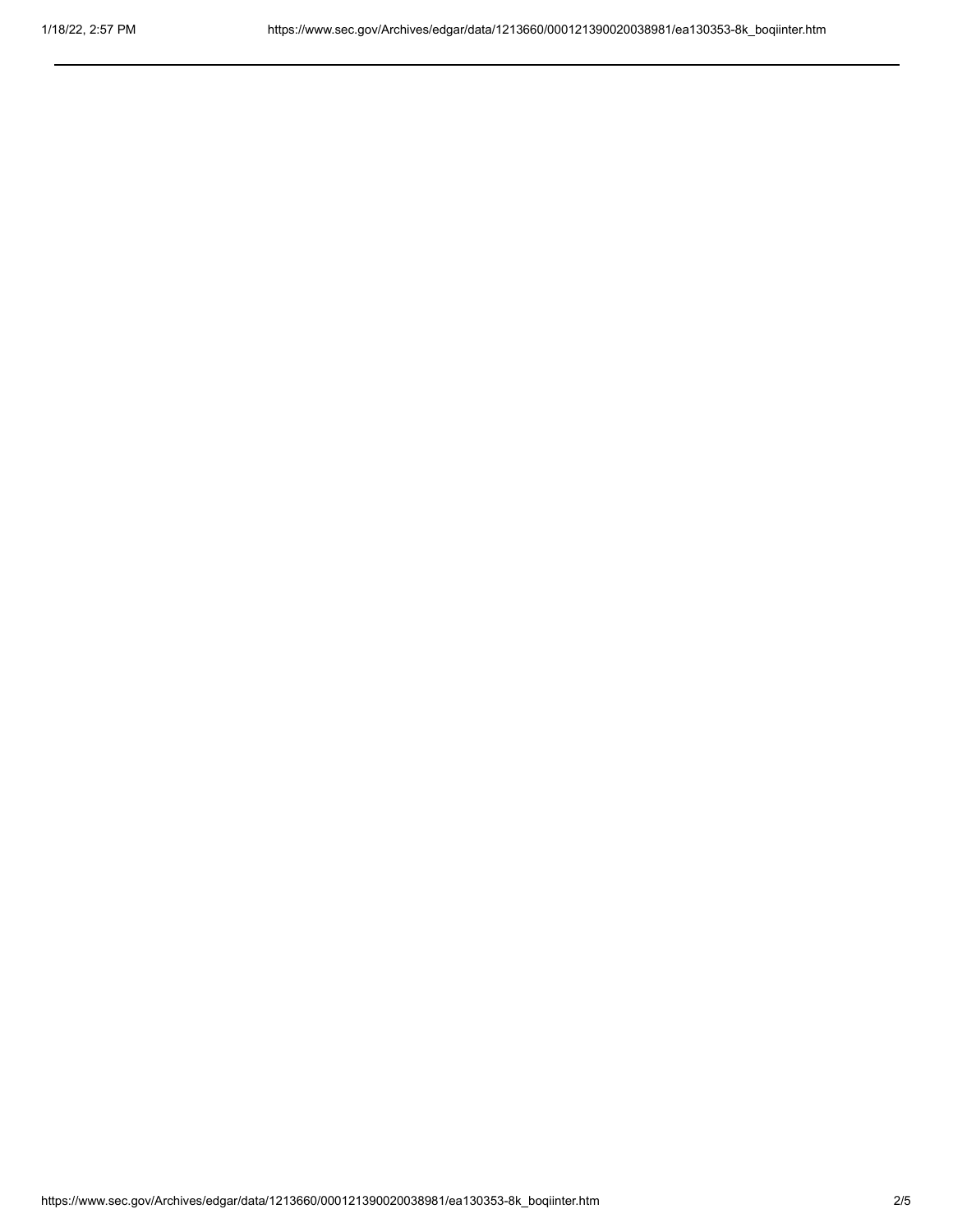#### **Item 1.01 Entry into a Material Definitive Agreement.**

On November 20, 2020, the Registrant entered into a Prepayment and Amendment Agreement (the "Prepayment Agreement") with BEIJING XIN RONG XIN INDUSTRIAL DEVELOPMENT CO., LTD., a company organized under the laws of the People's Republic of China ("PRC") and a wholly-owned subsidiary of the Registrant ("Buyer"), CHONGQING GUANZAN TECHNOLOGY CO., LTD., a company organized under the laws of the PRC ("Guanzan") and Ms. Li Zhou, an individual residing in the PRC ("Seller").

The Prepayment Agreement provides for the prepayment of a portion of the post-closing cash consideration for the equity interests in Guanzan, as contemplated in the Stock Purchase Agreement dated as of February 1, 2020 (the "Original Agreement") by and among these parties. The Prepayment Agreement also amends certain terms and conditions of the Original Agreement with respect to the adjustment to such post-closing cash consideration.

Under the Original Agreement, at closing, 950,000 shares of the Registrant's common stock, valued at RMB 20,000,000 (approximately US\$3,000,000), were issued to Seller as partial consideration for 100% the equity interests in Guanzan. In addition to the issuance of the common stock of the Registrant, Buyer agreed to pay Seller RMB 80,000,000 (currently approximately US\$12,084,592) (the "Cash Consideration"), subject to adjustment based on the Revenue (as defined in the Original Agreement) of Guanzan in 2020 and 2021. Pursuant to the Original Agreement, if Guanzan's 2020 Revenue equals or exceeds RMB 100,000,000, the full amount of the Cash Consideration is payable to the Seller. If Guanzan's 2020 Revenue is less than RMB 100,000,000 but equals or exceeds RMB 80,000,000, RMB 40,000,000 is payable and the balance of the Cash Consideration may be payable if Guanzan's 2021 Revenue reaches a certain target. If Guanzan's 2020 Revenue is less than RMB 80,000,000, a smaller amount calculated based on the actual value of Guanzan's 2020 Revenue, is payable and the balance of the Cash Consideration may be payable if Guanzan's 2021 Revenue reaches a certain target.

Pursuant to the Prepayment Agreement, the parties have mutually agreed that Buyer will make a partial prepayment of the Cash Consideration in the amount of RMB 20,000,000 (the "Prepayment") to Seller, in light of Guanzan's performance during the period from March 18, 2020 (the closing date of the Original Agreement) to September 30, 2020. Buyer will also exercise its option to elect to pay the Prepayment in the form of shares of the Registrant's common stock. According to the Original Agreement, the stock price to be used to calculate the total number of shares of the Registrant's common stock as the Prepayment shall be the volume weighed average of the closing per share market price of the Registrant's common stock, as reported on the NASDAQ, for the immediately preceding 20-day period, which would be below \$2.00. The parties agreed, however, the price of the Registrant's common stock to be used to calculate the total number of shares to be issued to Seller as the Prepayment shall be \$3.00.

The Prepayment Agreement also amends certain provisions of the Original Agreement to, among other things, take into consideration of the Prepayment in the calculation of the balance of the Cash Consideration and clarify the calculation formula for Guanzan's 2020 Revenue.

The foregoing description of the Prepayment Agreement does not purport to be complete and is qualified in its entirety by reference to the Prepayment Agreement, which is filed as Exhibits 4.1 hereto, and is incorporated herein by reference.

The information in this Current Report on Form 8-K may contain forward-looking statements based on management's current expectations and projections, which are intended to qualify for the safe harbor of Section 27A of the Securities Act of 1933, as amended, and Section 21E of the Securities Exchange Act of 1934, as amended. The statements contained herein that are not historical facts are considered "forward-looking statements." Such forward-looking statements may be identified by, among other things, the use of forward-looking terminology such as "believes," "expects," "may," "will," "should," or "anticipates" or the negative thereof or other variations thereon or comparable terminology, or by discussions of strategy that involve risks and uncertainties. In particular, statements regarding the efficacy of investment in research and development are examples of such forward-looking statements. The forward-looking statements include risks and uncertainties, including, but not limited to, the effect of political, economic, and market conditions and geopolitical events; legislative and regulatory changes that affect our business; the availability of funds and working capital; the actions and initiatives of current and potential competitors; investor sentiment; and our reputation. The Registrant not undertake any responsibility to publicly release any revisions to these forward-looking statements to take into account events or circumstances that occur after the date of this report. Additionally, the Registrant does not undertake any responsibility to update you on the occurrence of any unanticipated events, which may cause actual results to differ from those expressed or implied by any forward-looking statements. The factors discussed herein are expressed from time to time in the Registrant's filings with the Securities and Exchange Commission available at http://www.sec.gov.

### **ITEM 9.01 FINANCIAL STATEMENTS AND EXHIBITS.**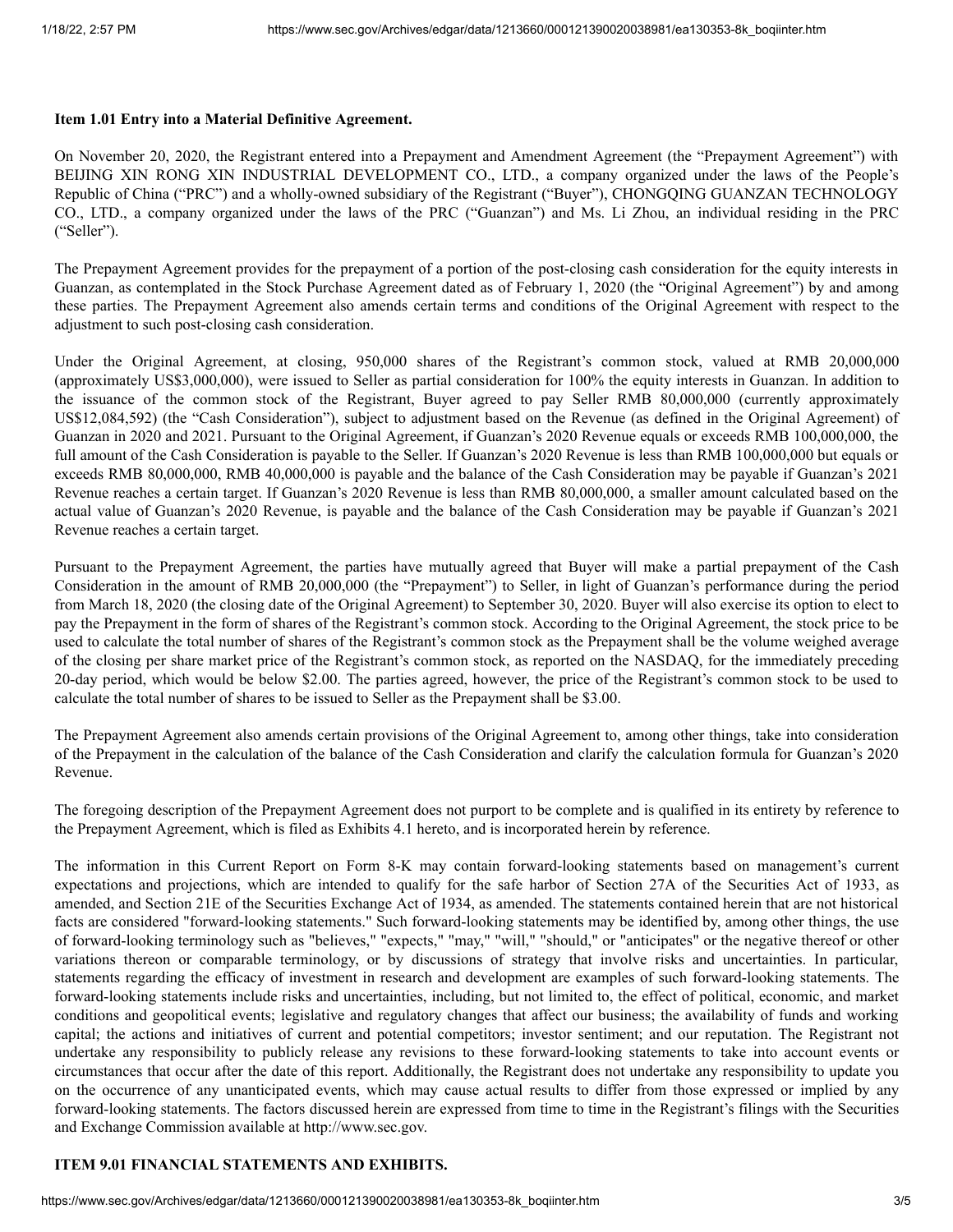| Exhibit | <b>Description</b>                                         |  |  |
|---------|------------------------------------------------------------|--|--|
| 4.1     | Prepayment and Amendment Agreement dated November 20, 2020 |  |  |
|         |                                                            |  |  |